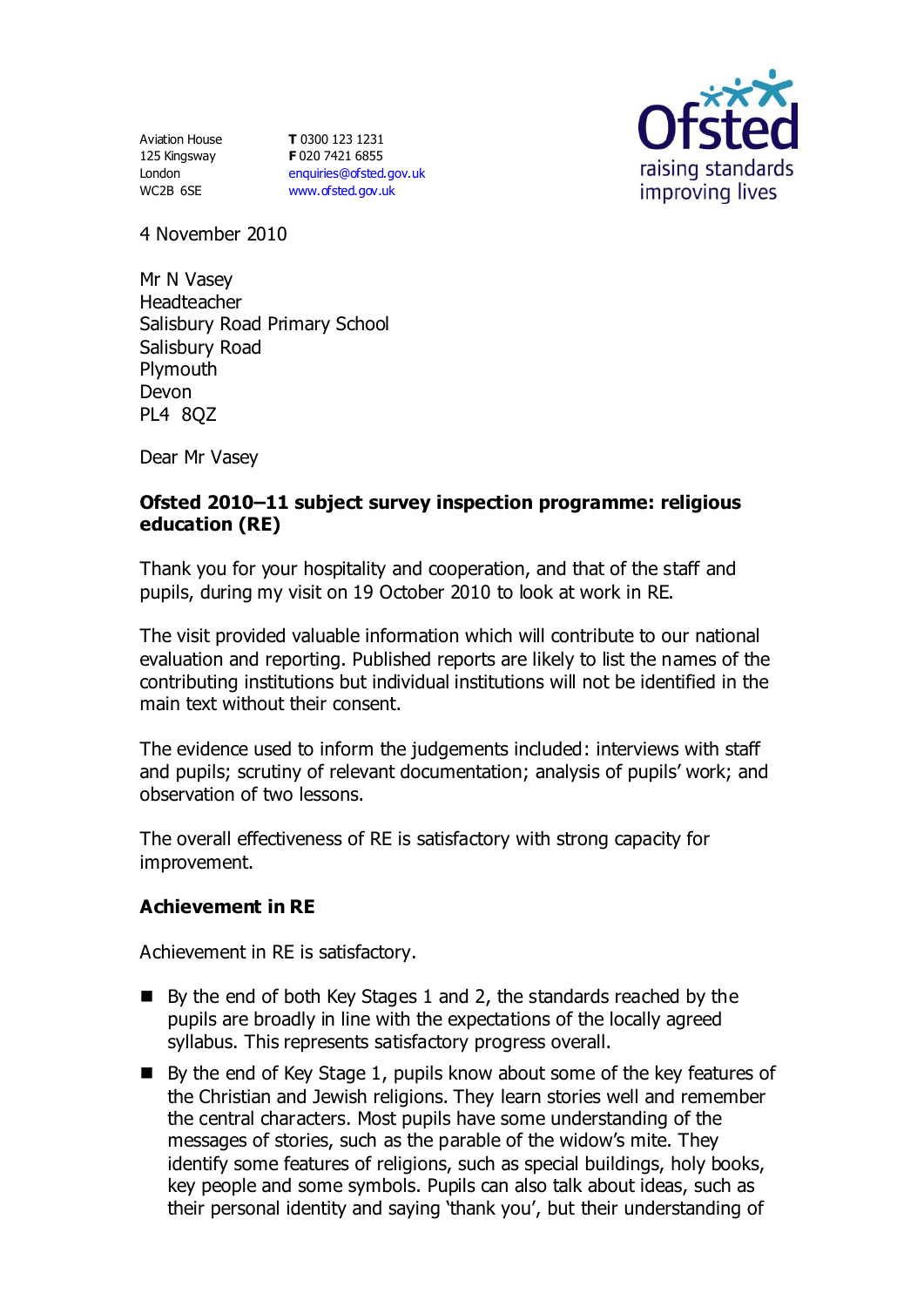how these ideas relate to their learning in RE is underdeveloped. They understand that people of different religions live in their neighbourhood. However, pupils have limited awareness of the differences between religions or why religion is important to people.

- Pupils' progress at Key Stage 2 is very mixed but satisfactory overall. They demonstrate solid achievement of some aspects of their learning, particularly in factual knowledge and the ability to distinguish between religions on the basis of their similarities and differences; although some pupils are confused on this point. Two key areas of understanding are underdeveloped. Pupils have limited awareness of the impact of religions on individuals and the wider community. While they have good knowledge of some aspects of each religion they lack the coherent overview of religions that comes from making links between different areas of knowledge.
- Pupils' personal development in the context of RE is also satisfactory. They usually enjoy the subject and it makes an important contribution to their awareness of diversity in their neighbourhood.

# **Quality of teaching of RE**

The quality of teaching in RE is satisfactory.

- Both lessons observed were of at least satisfactory quality and one had some good features. Teachers' subject knowledge was good and the activities were designed to help pupils meet the learning objectives for the lesson. Group tasks were used effectively to match activities to pupils' abilities and to maximise the impact of teaching assistants. In the Year 6 class, group activities were designed very well to encourage enquiry-based learning. Teachers used questioning well to check pupils' understanding. The support provided by the teaching assistants was generally good.
- Elsewhere, pupils were heavily dependent on their teachers and had few opportunities for investigations or developing skills. In these cases, pupils' work consisted largely of describing religious phenomena or re-telling stories.
- While the two areas of attainment, learning 'about and from' religion, dictate the learning objectives for lessons they are not consistently interrelated with the result that pupils do not always understand how their personal learning relates to what they have learnt about religions.

### **Quality of the curriculum in RE**

The quality of the curriculum in RE is satisfactory.

■ The provision meets statutory requirements but is still in the process of reflecting fully the requirements of the locally agreed syllabus. The school has been slow to implement the 2007 Plymouth Agreed Syllabus as a result of internal restructuring. The RE coordinator is tackling the curriculum review with commitment and energy.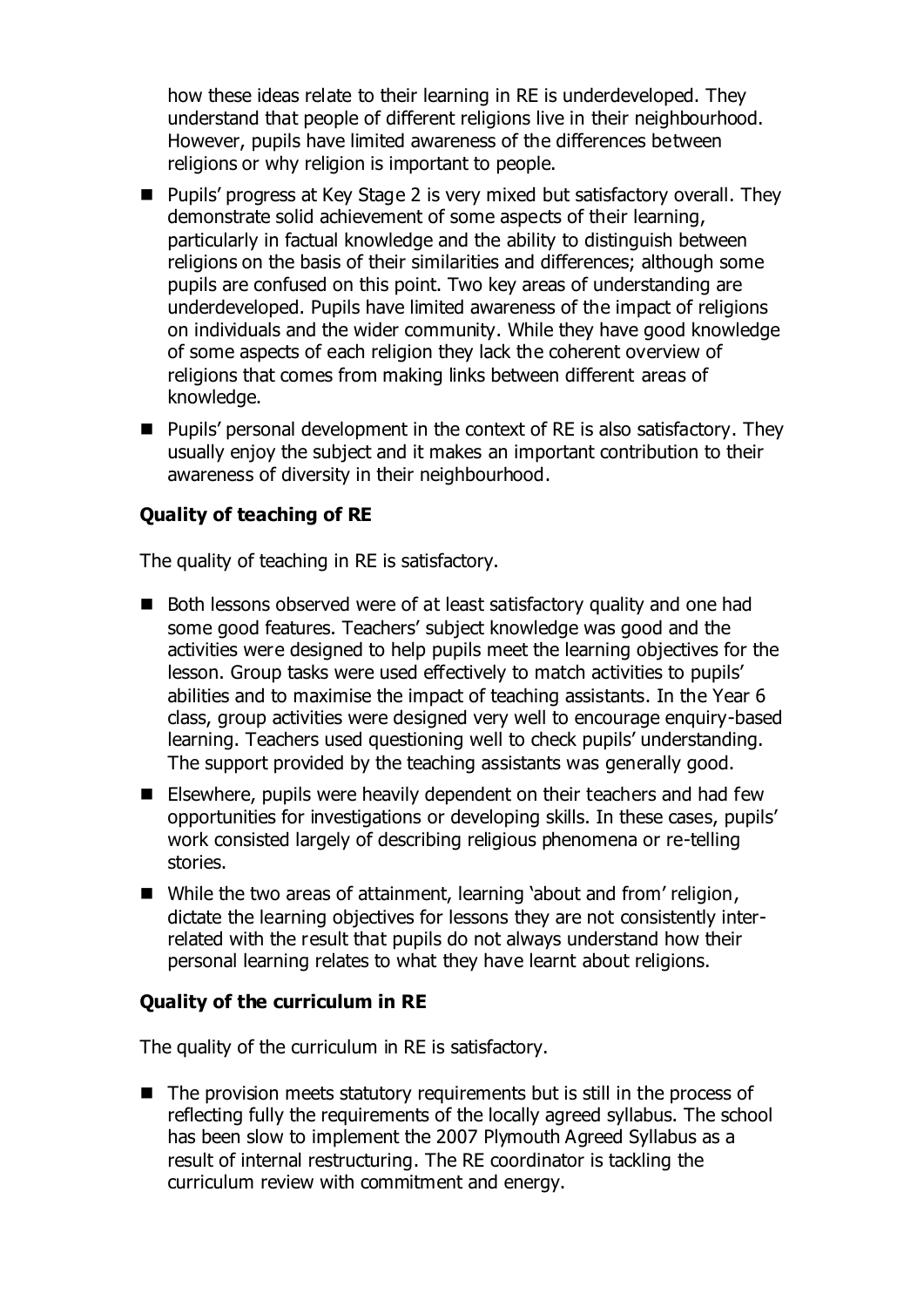- Curriculum planning is based on unit titles recommended by the local authority. The medium-term planning, provided by the subject leader, is generally of high quality and designed to match pupils' needs.
- **Progression throughout the curriculum is defined with reference to the** level descriptions in the previous agreed syllabus. The levels given in the scheme of work are currently unrealistically demanding and need to be revised.
- A strong pattern of enrichment activities is being developed to support learning. Good use is made of contacts with the Christian, Jewish and Muslim communities in the local area and a local Hindu family provides valuable support.

# **Effectiveness of leadership and management in RE**

The effectiveness of leadership and management in RE is satisfactory.

- The subject coordinator has quickly and enthusiastically established her role. She provides at least satisfactory leadership across the school, particularly through high-quality planning, although this is incomplete. Her impact has been high and the potential for improvement is good.
- Although no formal monitoring is in place, the subject coordinator has conducted an informal review and, as a result, has listed a number of sensible priorities, which are designed to bring about further improvements in provision.
- The school holds a good collection of RE resources including books, artefacts, videos and DVDs but not all teachers are confident in their use.
- $\blacksquare$  The school has reduced teachers' non-contact time by the team teaching two classes together, however, this is not as effective as it could be. Where pairs of classes are taught together, activities are often unimaginitive, pupils are particularly dependent on the teacher, and their work is dominated by descriptive writing. Under these circumstances, pupils' understanding and skills are not developed well.
- $\blacksquare$  The school benefits from its proximity to the Plymouth multi-faith centre and the subject leader has attended RE meetings held there. However, since taking post, she has not had an opportunity to brief the staff or identify their training needs.

### **Areas for improvement, which we discussed, include:**

- fully implementing the 2007 Plymouth Agreed Syllabus, with attention to how the themes, knowledge, skills and understanding can be developed through the planned units
- $\blacksquare$  making the existing assessment system more rigorous by introducing the level descriptions from the agreed syllabus
- raising standards by giving pupils opportunities to achieve in all areas of the agreed syllabus, not just in knowledge of religions
- **P** providing training in RE for all teachers in the school.